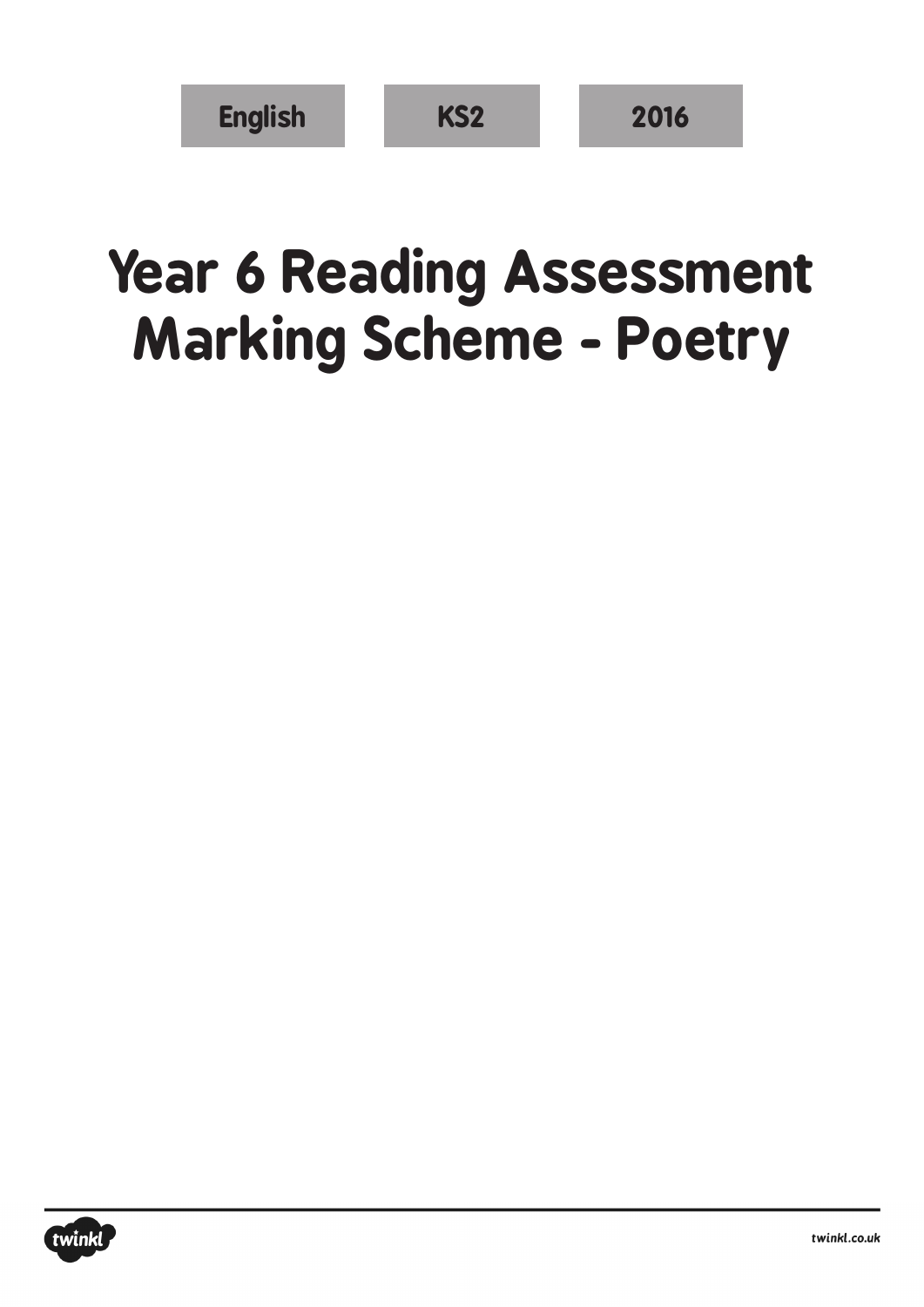## **Year 6 Poetry Mark Scheme <sup>2</sup>**

| question | answer                                                                                                                                                                                               | marks | notes                                                                                                                                                       |  |  |
|----------|------------------------------------------------------------------------------------------------------------------------------------------------------------------------------------------------------|-------|-------------------------------------------------------------------------------------------------------------------------------------------------------------|--|--|
| 1.       | Which three animals are mentioned in the poem?                                                                                                                                                       |       |                                                                                                                                                             |  |  |
|          | sheep, cows and squirrels                                                                                                                                                                            | 1     | <b>Content domain:</b> 2b-retrieve and record<br>information/identify key details from fiction and<br>non-fiction                                           |  |  |
|          |                                                                                                                                                                                                      |       | Award 1 mark for the correct answer.                                                                                                                        |  |  |
| 2.       | What is the meaning of the word 'boughs'?                                                                                                                                                            |       |                                                                                                                                                             |  |  |
|          | branches of a tree                                                                                                                                                                                   | 1     | <b>Content domain:</b> 2a–give / explain the meaning of<br>words in context                                                                                 |  |  |
|          |                                                                                                                                                                                                      |       | <b>Award 1 mark</b> for the correctly ticked box.                                                                                                           |  |  |
| 3.       | Several lines start with the repeated phrase 'No time'.<br>What is the purpose of repeating these words?                                                                                             |       |                                                                                                                                                             |  |  |
|          | To emphasise the author's<br>suggestion of a lack of time/that                                                                                                                                       | 1     | <b>Content domain:</b> 2g-identify / explain how meaning<br>is enhanced through choice of words and phrases.                                                |  |  |
|          | people are too busy.                                                                                                                                                                                 |       | Award 1 mark for the correct answer.                                                                                                                        |  |  |
| 4.       | What do you think the author means by 'streams full of stars'?                                                                                                                                       |       |                                                                                                                                                             |  |  |
|          | Streams reflecting sunlight in the<br>day / water sparkling with light<br>as it moves or flows                                                                                                       |       | Content domain: 2d-make inferences from the<br>text/explain and justify inferences with evidence<br>from the text                                           |  |  |
|          | The poet is comparing the                                                                                                                                                                            | 1     | Award 1 mark for the correct answer.                                                                                                                        |  |  |
|          | stream in the daytime to the<br>stars at night.                                                                                                                                                      |       | Do not accept: a reflection of the stars at night as<br>the poem refers to the context of 'broad daylight'.                                                 |  |  |
| 5.       | Find and copy a phrase which could mean 'too occupied with worry'.                                                                                                                                   |       |                                                                                                                                                             |  |  |
|          | full of care                                                                                                                                                                                         | 1     | <b>Content domain:</b> 2a-give / explain the meaning of<br>words in context                                                                                 |  |  |
|          |                                                                                                                                                                                                      |       | <b>Award 1 mark</b> for the correct answer.                                                                                                                 |  |  |
| 6.       | Look at the line 'No time to turn at Beauty's glance'<br>Why is a capital letter used for the word 'Beauty'?                                                                                         |       |                                                                                                                                                             |  |  |
|          | A capital letter is used for<br>the word 'Beauty' to show<br>personification / the author<br>refers to 'Beauty' as a name or<br>a person / 'Beauty' is the name<br>that the poet is giving to nature | 1     | <b>Content domain:</b> 2g-identify / explain how meaning<br>is enhanced through choice of words and phrases.<br><b>Award 1 mark</b> for the correct answer. |  |  |